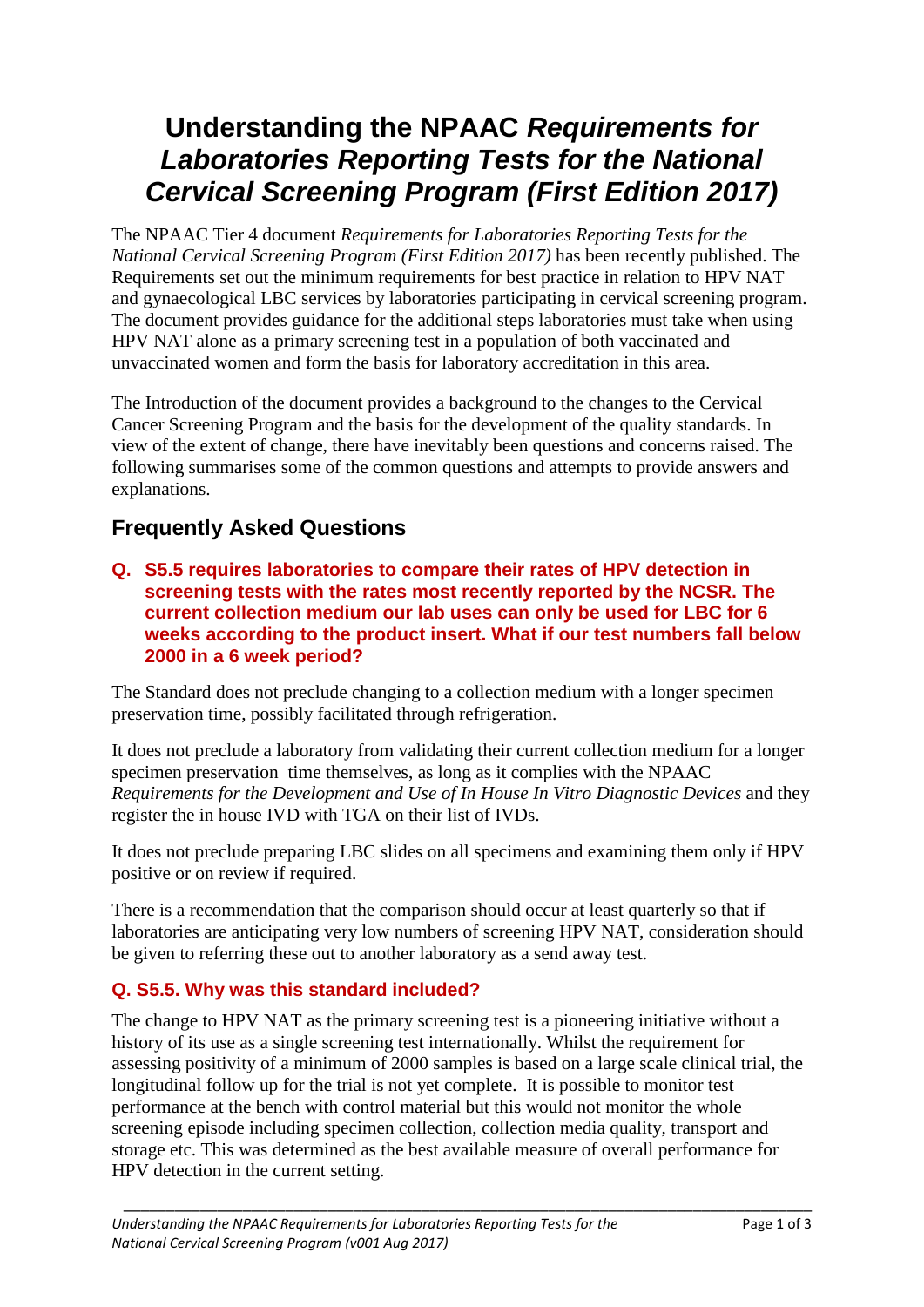### **Q. S5.5. How was the 2000 number arrived at?**

This was derived as the number of tests needed to reach a statistically robust sample of screening results tests based on best available evidence which was the HPV incidence in preliminary data from the COMPASS trial of Australian women. If a smaller number of samples were to be used there would be an increased risk of a sample set falling outside of the acceptable positivity rate and therefore have the potential to cause increased retesting by laboratories.

#### **Q. S5.5. What will happen when test numbers fall to a low level in 2 years because of the change to a 5 year screening interval?**

It is planned to begin a review of the Standards in 2018 which will include reviewing the effectiveness of this quality measure informed by the very large body of data which will accumulate in the first months of testing in the real environment of the Screening Program in operation. This should guide the Standard development to cover the period of low volume testing.

# **Q. S5.5. Our lab only does diagnostic testing, do we have to do this?**

The Standard only applies to HPV NAT as a routine screening episode, not symptomatic women, test of cure, self collected tests etc.

# **Q. S5.5 Must the minimum 2000 test volume be tested in the same laboratory ie a single site?**

Yes. This measure was intended to monitor performance of each testing laboratory, similar to the Performance Measures for Cytology in the current Cervical Screening Program.

#### **Q. To which of the reports from the NSCP on the national positivity rate do we compare the positivity rate of the 2000 samples tested in our laboratory?**

The NCSR is currently working on developing a tool which would allow laboratories to enter their data and assess it against the most current NCSR data. The NCSR will normally collate data every quarter but for the first quarter of the new program data will be made available monthly with the first batch of positivity data to available in December, 2017

#### **Q. If our detection rate is out of range do we have to retest immediately?**

The laboratory should first follow the procedures set out in Appendix A.

# **Q. What if the positivity rate is higher than the NSCP national average?**

The occurrence should be reported to the NCSP Quality and Safety Committee but there would not be a requirement for immediate action by the laboratory. The Committee was more concerned about false negative tests occurring in the context of a longer screening interval of 5 years. Women who have a positive HPV test will have had reflex LBC +/- colposcopy but will not have a definitive clinical intervention unless an actual abnormality is confirmed. A persistent high level of positivity could be investigated and compared to the HPV NAT user group.

\_\_\_\_\_\_\_\_\_\_\_\_\_\_\_\_\_\_\_\_\_\_\_\_\_\_\_\_\_\_\_\_\_\_\_\_\_\_\_\_\_\_\_\_\_\_\_\_\_\_\_\_\_\_\_\_\_\_\_\_\_\_\_\_\_\_\_\_\_\_\_\_\_\_\_\_\_\_\_\_\_